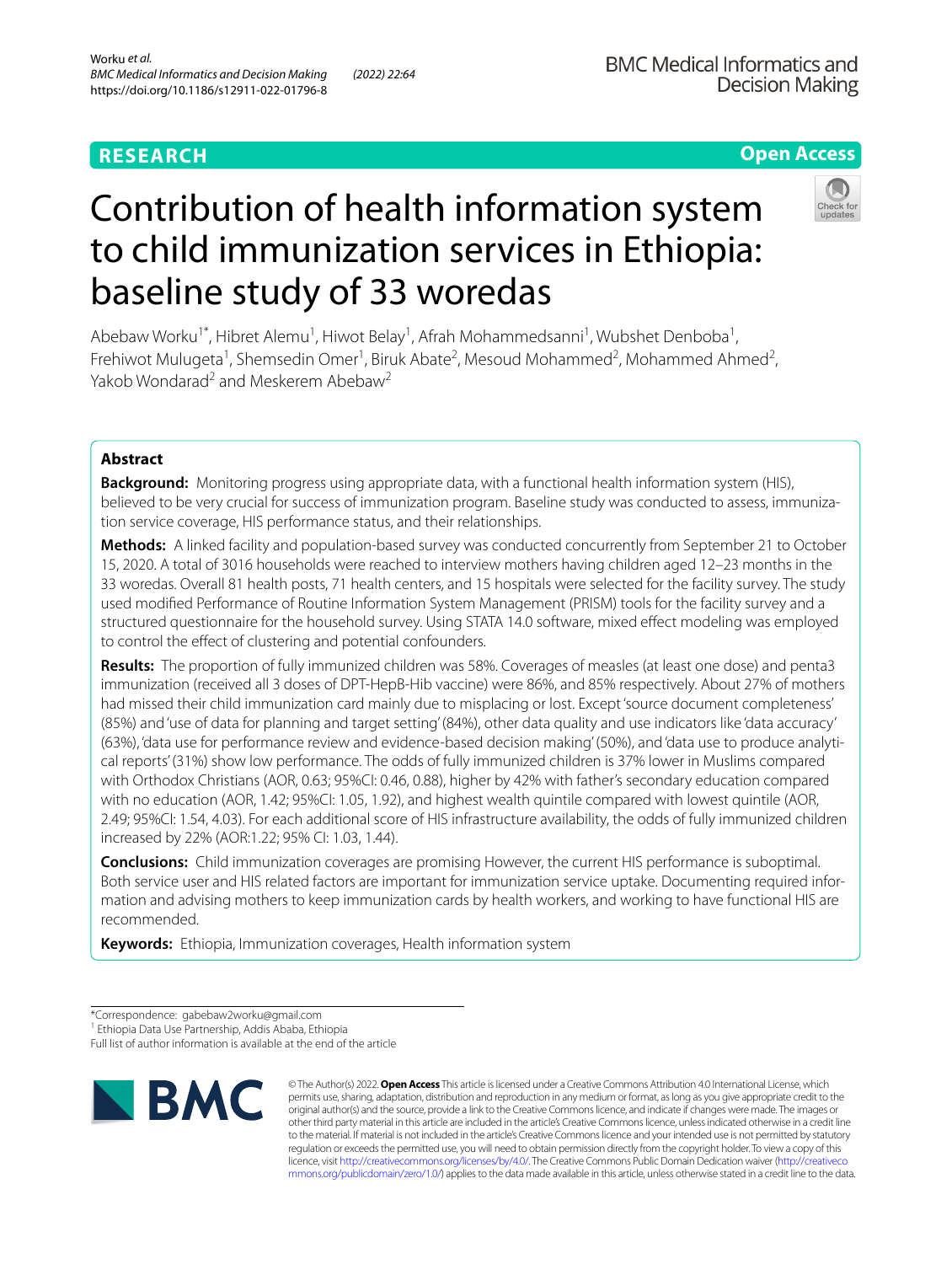# **Background**

In many countries, vaccine-preventable diseases remain major causes of child mortality. Over 10% of children under one year old in developing countries were not receiving even one dose of DPT vaccine, compared with 2% in industrialized countries [\[1](#page-7-0)]. It has been estimated that almost 18 million infants have not received the frst dose of DPT, one third of them in Africa [[2\]](#page-7-1). It has been also recognized that vaccine preventable diseases are responsible for 16% of under-fve mortality in Ethiopia [[3\]](#page-8-0).

The Ethiopian Demographic Health Survey (EDHS) 2016 report revealed that 38.5% children age 12–23 months have received all eight basic vaccinations—one dose each of BCG and measles and three doses each of DPT-HepB-Hib and polio vaccine [\[4](#page-8-1)]. The coverage was  $24.3\%$  in 2011 EDHS  $[5]$  $[5]$ . Based on the recent Mini-EDHS, fully vaccinated children reached to 44.1% [\[6\]](#page-8-3) which was only 14.3% in 2000 [[7\]](#page-8-4).

Variety of factors afect utilization of immunization services. Further analysis of the 2019 EDHS data indicated that urban children are more likely to be fully immunized than rural children (62% vs. 36%). Variations are also seen by educational status (41% in no education vs. 61% in secondary or higher), wealth quantile (26% in the lowest vs. 67% in the highest), and regions (lowest in Somali (19%) and highest in Addis Ababa  $(83%)$  [[6\]](#page-8-3). The presence of signifcant association with urban residence, higher educational status, richer wealth quintile, employment and receiving ANC and delivery service were also observed in further analysis of 2016 EDHS [\[8](#page-8-5)].

Supply side factors including availability of equipment, supplies, medicine, health workers training, and availability of guidelines are the major gaps observed in health facilities of Ethiopia [[9\]](#page-8-6) which directly or indirectly afects service uptake and quality of immunization service.

Routine data quality, management and use are the key factors for monitoring service uptake and quality through regular review of routine health data and analysis of root causes. A systematic review of 12 studies identifed three categories of factors including governance (leadership, participatory monitoring, regular review of data); production of information (presentation of fndings, data quality, qualitative data); and health information system resources (electronic health management information systems, organizational structure, training) that infuence the use of health service delivery indicators to improve delivery of primary health care services in low- and middle-income countries [[10\]](#page-8-7).

HIS interventions helped for improving data quality and information use for key public health programs like immunization [\[11](#page-8-8)]. Nonetheless, studies from Ethiopia and elsewhere showed that the quality of routine data gathered in the health system is poor [[12,](#page-8-9) [13\]](#page-8-10). Quality of immunization data in other countries like Ghana is characterized by underreporting and over reporting (underreporting for BCG and over reporting for penta and measles vaccinations)  $[14]$ . The proportion of routine health information utilization for decision making in Ethiopia is low [\[15](#page-8-12)]. Most of the primary health facilities are not using their data for monitoring their activities routinely [\[16\]](#page-8-13).

Ensuring access, and maintaining quality of service requires day-to-day follow up and timely informed decisions [[17\]](#page-8-14) which is not possible without functional Health Information System (HIS). Ethiopia is introducing new initiative (HIS transformation plan) to transform routine health information and improve the quality and use of data to address the essential health needs of the population. As part of the initiative, partners, universities and the Ministry of Health are working together. Improving health care services through enhanced health information system using human capacity development model is one of the ongoing program in Ethiopia [\[18\]](#page-8-15). Demonstration/learning woredas, with their health facilities, are also selected for intense support and HIS intervention in order to scale up best practices. Interventions include; need based trainings, supportive supervision, regular mentorship and material support. Therefore, this baseline survey, was planned to assess current immunization service coverage and measure its relationship with HIS performance of nearby health facilities. Later on, when the end line survey conducted, the efect of interventions will be evaluated.

## **Methods**

#### **Study design**

A linked facility and population-based survey was conducted to assess the stated objectives. Similar survey will be conducted at the end line. One of the major focus of household level survey was to assess immunization coverage. A simultaneous facility level survey was conducted, focusing on HIS infrastructure and HIS performance (data quality, management and use), in facilities that serve the selected kebele populations.

#### **Study area and period**

This study covers 33 woredas from all regions of Ethiopia. At least one woreda (district) per region was included. The selection of the districts and facilities for monitoring outcomes based on the planned HIS interventions. The data collection period was from September 21 to October 15, 2020.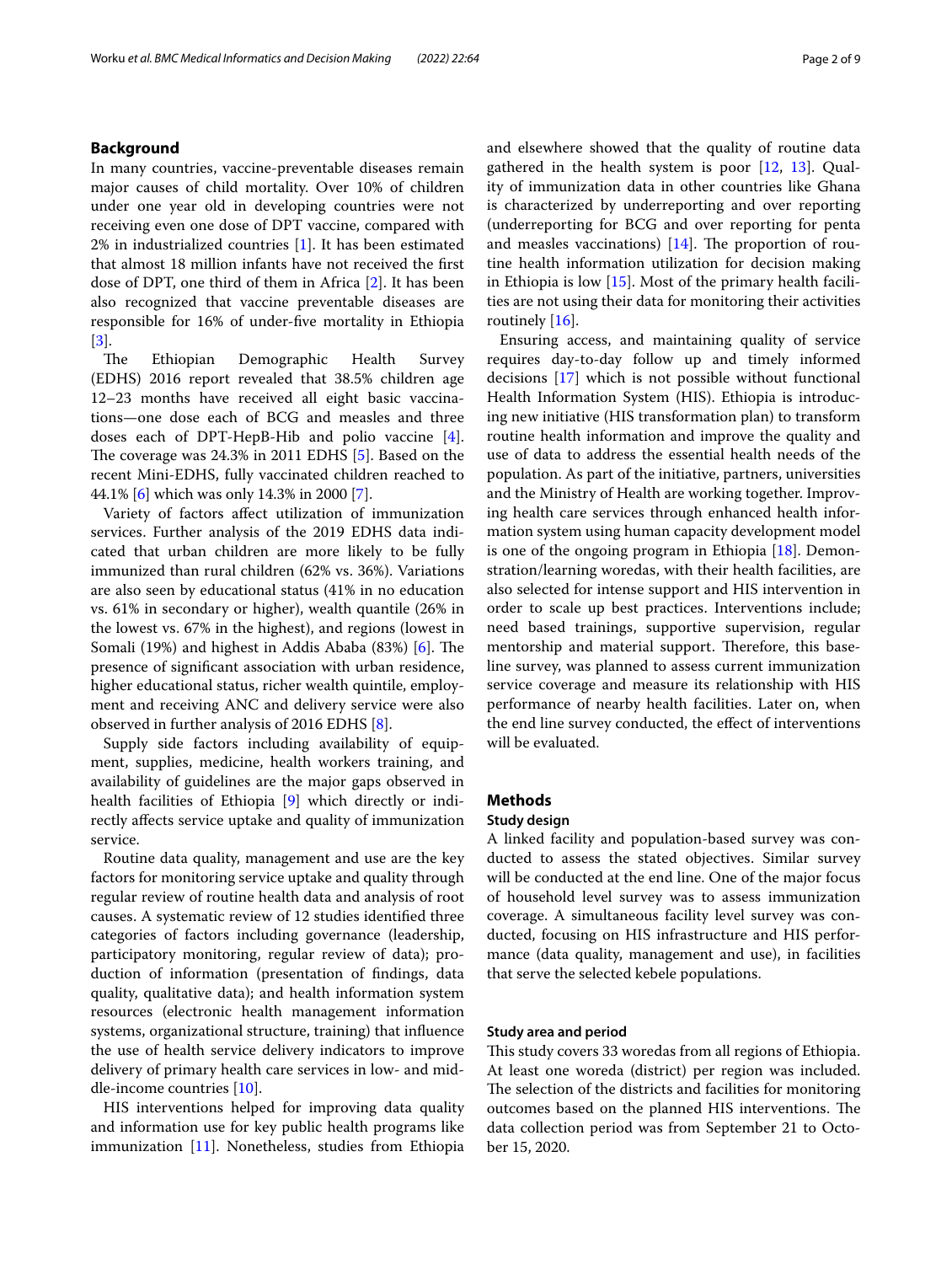## **Target population and sampling**

The target population for this study was women with children 12–23 months of age. A two-stage sampling technique was applied to select the sample population. At frst stage, 102 clusters (kebeles) were selected from 33 woredas. At second stage, the sampling frame of the target population was prepared after census in each kebele. Then, 29 targeted households were selected from each kebele using systematic random sampling technique (every other targeted households). A total of 3,016 households with targeted mothers were included.

For the facility survey, health posts and health centers providing services for the catchment population in selected kebeles were included in the sample along with all hospitals found in the 33 woredas. Overall, 81 health posts, 71 health centers, and 15 hospitals were selected for the facility survey. However, 74 health facilities (70 health centers and four hospitals) data were linked with 3,016 households for the regression analysis.

#### **Data collection and procedures**

A structured data collection tool was adapted from the demographic and health survey questionnaire [\[19\]](#page-8-16) and designed on SurveyCTO (software tool for data collection) to collect the population-based data. Similarly, modifed Routine Information System Management (PRISM) tools, designed on SurveyCTO, were used for the facility survey. In order to assure the quality of the data; the survey team received an intensive 5-day training using a structured training manual, the questionnaires and the SurveyCTO program pretested before the start of data collection (all the data collectors and supervisors were part of the pretesting), daily data quality checks carried out as data uploaded to the server, and all indicators calculated according to the tabulation plan set out during the planning phase, including correct treatment of 'don't know' responses. Survey team leaders and regional coordinators supervised data collection.

Data collectors and supervisors (minimum of degree holders) who had experience collecting survey data were deployed and used tablets to collect data.

#### **Data analysis**

Data use and data quality scores were generated based on the PRISM tool. Mixed efect modeling (multi-level logistic regression) was employed to account for clustering at the health facility level as well as controlling all potential confounders at diferent levels (both at health facility and individual service user levels). Diferent data sets produced from the household and health facility survey were carefully cleaned and linked to perform regression analysis. We used Stata version 14.0 for the statistical analysis. The outcome variable (full immunization) has binary categories with "No" and "Yes". "Complete or full immunization" coverage is defned as a child that has received one dose of BCG, three doses of pentavalent, pneumococcal conjugate (PCV), oral polio vaccines (OPV); two doses of Rota virus and one dose of measles vaccine. After running the null model, intraclass correlation coefficient (ICC) was estimated to know the percentage of total variation explained by variation between health facilities. Finally, individual and group level variables were checked and entered to produce the last model. Potential explanatory variables at the individual level includes residence, religion, marital status of mother, educational status of mother & partner/husband, main occupation of mother/ partner, wealth index (computed from 10 asset variables), and household distance from health facilities (in kilo meters). Similarly, four categories of facility level explanatory variables including HIS infrastructure, data quality, data use and data management were considered for the analysis. As mentioned in the operational defnitions, most of the health facility level variables were composite indices with averaged scores (see Additional fle [1](#page-7-2)).

# **Results**

#### **Background characteristics of study participants**

More than half (53%) of the participants were 20 to 30 years old. One third (33%) didn't attend formal education. Few (5%) mothers were employed in government or private institutions whereas better percentage (16%) of their partners were employed (Table [1\)](#page-3-0).

# **Child immunization service** *Availability of immunization card*

Child immunization cards were available in 61.3% of the eligible households. It is also reported but missed immunization cards in 27.3% of eligible households. The main reason for missing immunization card is misplacing or lost (Table [2\)](#page-3-1).

# **Child immunization coverage based on specifc vaccine types**

The immunization coverage indicated that 96% of children have history of BCG immunization. The coverage is also high (91%) based on valid evidences using cards and BCG scar. Similarly, based on valid evidence from immunization card, proportion of children who received all required (the three) doses of vaccinations is 90% for OPV, 85% for pentavalent (DPT-HepB-Hib), and 85.6% for PCV. Proportion of children who received two or more dose of rota virus vaccination is 86.8%. Immunization coverage of children with at least one dose measles vaccination is 86.4% and coverage of vitamin A supplement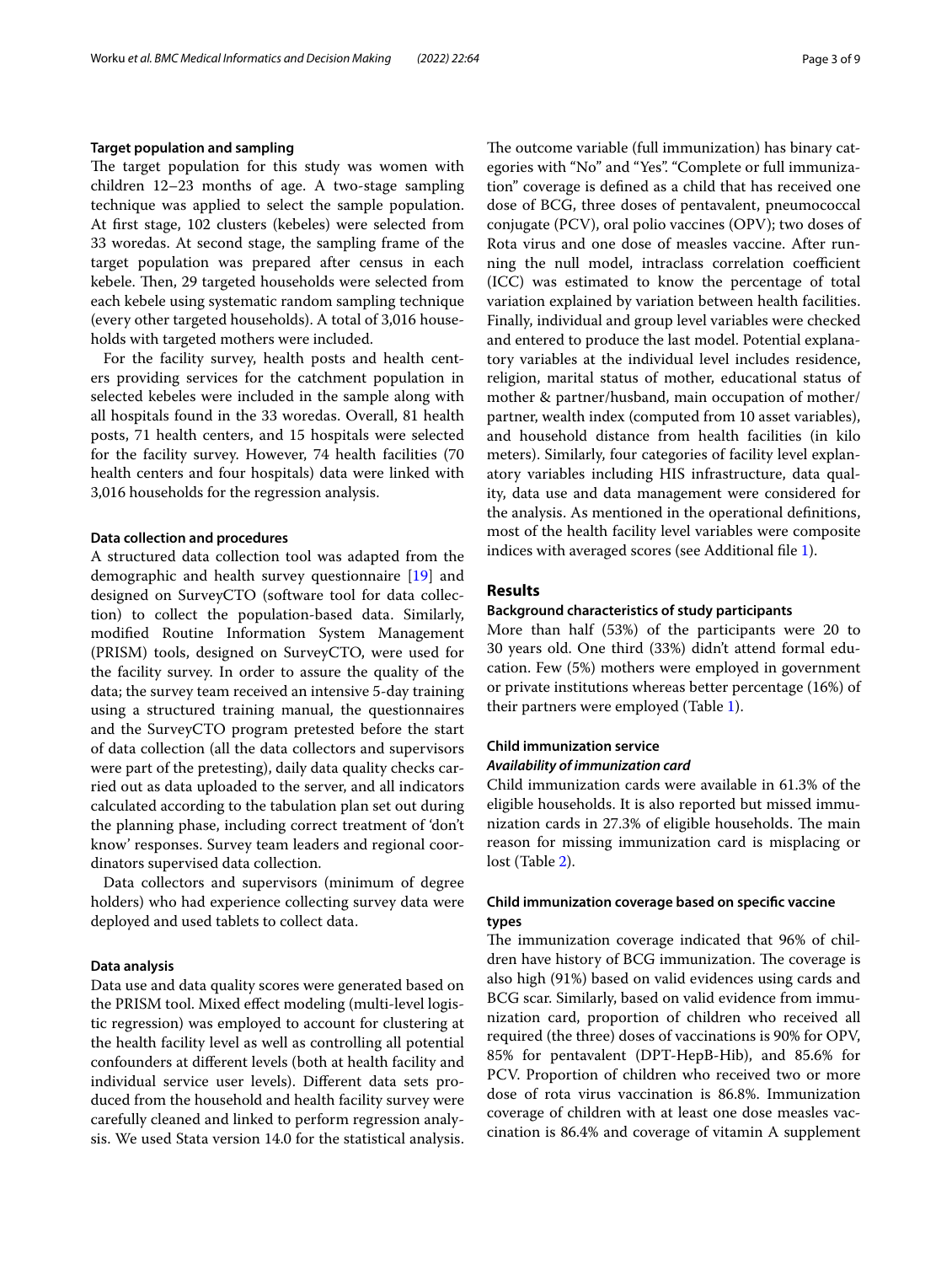<span id="page-3-0"></span>**Table 1** Frequency and percentage of respondents/mothers by their background characteristics: Ethiopia immunization study, 2020

| <b>Maternal characteristics</b>                   | Frequency (n) | Percent |
|---------------------------------------------------|---------------|---------|
| Residence (region cluster)                        |               |         |
| Emerging regions (pastoral and agro-<br>pastoral) | 580           | 19.20   |
| Agrarian regions                                  | 2030          | 67.30   |
| Urban                                             | 406           | 13.50   |
| Total                                             | 3016          | 100     |
| Age of mother (years)                             |               |         |
| $15 - 19$                                         | 168           | 5.62    |
| $20 - 24$                                         | 677           | 22.66   |
| $25 - 29$                                         | 913           | 30.56   |
| $30 - 34$                                         | 614           | 20.55   |
| $35 - 39$                                         | 504           | 16.87   |
| $40 - 44$                                         | 96            | 3.21    |
| $45 - 54$                                         | 16            | 0.54    |
| Total                                             | 2988          | 100     |
| Age of her child (months)                         |               |         |
| $12 - 17$                                         | 1622          | 53.78   |
| $18 - 23$                                         | 1394          | 46.22   |
| Total                                             | 3016          | 100     |
| Currently married or partnered                    |               |         |
| Yes                                               | 2832          | 93.90   |
| Total                                             | 3016          | 100     |
| Religion                                          |               |         |
| Orthodox                                          | 1288          | 42.71   |
| Muslim                                            | 1261          | 41.81   |
| Protestant                                        | 424           | 14.06   |
| Others (Catholic, traditional)                    | 43            | 1.43    |
| Total                                             | 3016          | 100     |
| Mothers educational status                        |               |         |
| No education                                      | 991           | 32.86   |
| Elementary (1-8)                                  | 1388          | 46.02   |
| Secondary                                         | 469           | 15.55   |
| Above secondary                                   | 168           | 5.57    |
| Total                                             | 3016          | 100     |
| Partner educational status                        |               |         |
| No education                                      | 712           | 25.14   |
| Elementary (1–8)                                  | 1208          | 42.66   |
| Secondary                                         | 599           | 21.15   |
| Above secondary                                   | 313           | 11.05   |
| Total                                             | 2832          | 100     |
| Mothers occupational status                       |               |         |
| Employed                                          | 154           | 5.11    |
| Farmer                                            | 864           | 28.65   |
| Merchant                                          | 185           | 6.13    |
| Unemployed                                        | 1577          | 52.29   |
| *Others                                           | 236           | 7.82    |
| Total                                             | 3016          | 100     |
| Partner occupational status                       |               |         |
| Employed                                          | 497           | 17.55   |

## **Table 1** (continued)

| <b>Maternal characteristics</b> | Frequency (n) | Percent |  |
|---------------------------------|---------------|---------|--|
| Farmer                          | 1480          | 52.26   |  |
| Merchant                        | 153           | 5.40    |  |
| Unemployed                      | 54            | 1.91    |  |
| *Others                         | 648           | 22.88   |  |
| Total                           | 2832          | 100     |  |

**\*** Students, daily laborer, retired, too young to work, attends to home chore

<span id="page-3-1"></span>**Table 2** Availability of immunization card and listed reasons for missing cards, Ethiopia, 2020

| <b>Variables</b>                                          | Frequency | Percent |
|-----------------------------------------------------------|-----------|---------|
| No card/notebook                                          | 344       | 11.41   |
| Yes, card/notebook available                              | 1849      | 61.31   |
| Yes, but card missed                                      | 823       | 27.29   |
| Total                                                     | 3016      | 100     |
| Reasons of missing immunization cards (multiple response) |           |         |
| Misplaced/lost card                                       | 423       | 36.25   |
| Destroyed card                                            | 160       | 13.71   |
| Never received card                                       | 223       | 19.11   |
| Card in home, but inaccessible (i.e. lo                   | 157       | 13.45   |
| Card not available or outside of home                     | 106       | 9.08    |
| Card kept at health facility                              | 78        | 6.68    |
| *Other                                                    | 20        | 1.71    |
| Total                                                     | 1167      | 100     |

\*At mother's family home, come from other kebele, card lost at health facility, card not given

is 80.44%. Proportion of targeted children (12–23 months age) who received all required doses of routine immunization (BCG, opv3, pcv3, penta3, rota2, and measles) based on valid evidence (card or scar) is 57.6% (Table [3\)](#page-4-0).

## **HIS resources availability and HIS performance**

The average score of availability of key HIS infrastructure at facility level was about 82% and the average score of availability of functional eHIS tools including EMR, DHIS2, eCHIS, and HRIS was 39%. Functional DHIS2 was available in most of the health facilities. An average of 8 stafs per health facility received HIS related trainings including basic HMIS, data quality, data use, data analysis, eHIS tools and other related trainings, and 72% of health facilities have at least one trained staf in any of HIS topics (Table [4\)](#page-4-1).

The average score of health facilities data quality control practice was 72%, and the average score of health facilities data analysis practice was 68%. About 86% of facilities produced data visuals (graphs, tables, maps,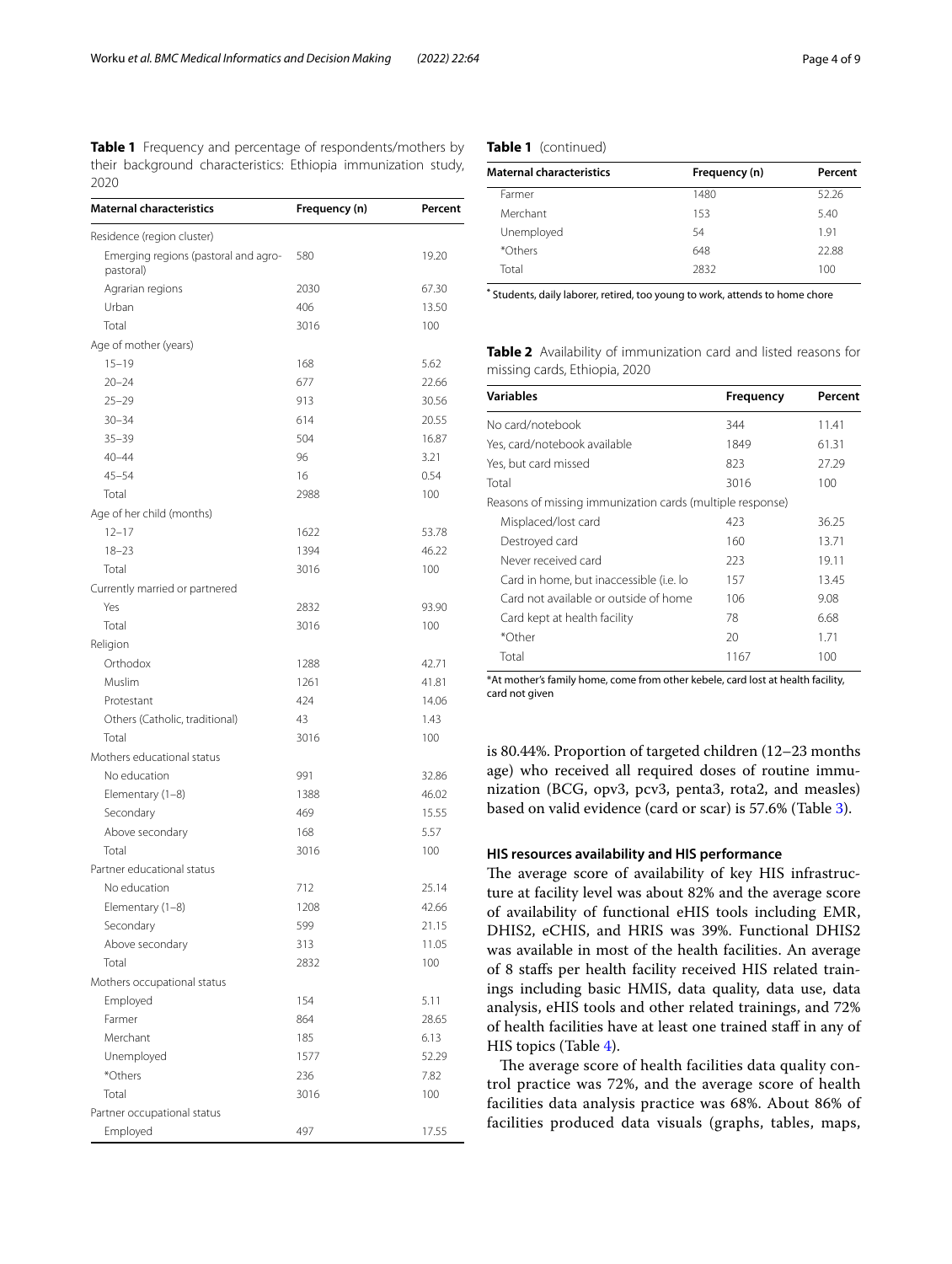<span id="page-4-0"></span>**Table 3** Immunization coverage of children (12–23 months age) based on specifc type of vaccine, Ethiopia, 2020

| <b>Vaccine types</b>                                                                                         | Frequency | $\%$  | 95% CI        |
|--------------------------------------------------------------------------------------------------------------|-----------|-------|---------------|
| Crude BCG vaccine coverage (n = 2933)                                                                        | 2816      | 96.01 | 95.24-96.67   |
| Valid BCG vaccine coverage ( $n = 2736$ )                                                                    | 2489      | 90.97 | 89.84-91.99   |
| $OPVO (n = 2471)$                                                                                            | 1548      | 62.65 | 62.65-64.53   |
| $OPV1(n=2057)$                                                                                               | 1901      | 92.42 | 91.12-93.48   |
| $OPV2(n=2260)$                                                                                               | 2059      | 91.11 | 89.86-92.21   |
| $OPV3(n=2629)$                                                                                               | 2370      | 90.15 | 88.95-91.23   |
| DPT-HepB-Hib1 $(n = 2159)$                                                                                   | 1925      | 89.16 | 87.78-90.41   |
| DPT-HepB-Hib2 ( $n = 2387$ )                                                                                 | 2109      | 88.35 | 87.0-89.58    |
| DPT-HepB-Hib3 $(n = 2586)$                                                                                   | 2203      | 85.19 | 83.77-86.51   |
| $PCV1(n=2134)$                                                                                               | 1919      | 89.93 | 88.57-91.13   |
| $PCV2 (n = 2379)$                                                                                            | 2112      | 88.78 | 87.44-89.98   |
| $PCV3(n=2561)$                                                                                               | 2192      | 85.59 | 84.18-86.9    |
| Rota1 ( $n = 2274$ )                                                                                         | 1948      | 85.66 | 84.16-87.05   |
| Rota $2 + (n = 2878)$                                                                                        | 2497      | 86.76 | 85.47-87.95   |
| At least one dose of measles (MCV $1 +$ ) (n = 3016)                                                         | 2606      | 86.41 | 85.13-87.58   |
| Vitamin A supplement ( $n = 3016$ )                                                                          | 2426      | 80.44 | 78.98-81.82   |
| Fully immunized (Received all the required doses, BCG, opv3, pcv3,<br>penta3, rota2, measles) ( $n = 3016$ ) | 1736      | 57.56 | 55.79 - 59.31 |

<span id="page-4-1"></span>**Table 4** HIS resource and performance of health facilities in the 33 woredas based on selected HIS indicators, Ethiopia 2020

| <b>Selected HIS indicators</b>                                                                              | Percentage (score) | 95% CI      |
|-------------------------------------------------------------------------------------------------------------|--------------------|-------------|
| HIS resource                                                                                                |                    |             |
| HIS infrastructure at facility level (average score)                                                        | 82                 | $81 - 83$   |
| eHIS tools availability score                                                                               | 39                 | $38 - 40$   |
| Number of staff received training on HIS topics at facility level one-year prior the survey (average score) | 7.8                | $7.4 - 8.1$ |
| Percentage of facilities which have at least one trained staff in any of HIS topics                         | 72                 | $70 - 74$   |
| Data management                                                                                             |                    |             |
| Data quality control practices (average score)                                                              | 72                 | $71 - 74$   |
| Level of data analysis practice (average score)                                                             | 68                 | $67 - 69$   |
| Data visualization practice                                                                                 | 86                 | 84-87       |
| Presence of feedback mechanism                                                                              | 92                 | $90 - 93$   |
| Data quality                                                                                                |                    |             |
| Source document completeness: all three months complete                                                     | 85                 | $83 - 86$   |
| Data accuracy: acceptable range (90%-110%)                                                                  | 63                 | $61 - 65$   |
| Data accuracy: over reporting (<90%)                                                                        | 16                 | $15 - 18$   |
| Data accuracy: under reporting (> 110%)                                                                     | 30                 | $28 - 31$   |
| Data use                                                                                                    |                    |             |
| Use of routine data for RHIS quality improvement (average score)                                            | 45                 | $43 - 46$   |
| Use of routine data for performance review and evidence-based decision making (average score)               | 50                 | $48 - 51$   |
| Use of data for annual plan and target setting                                                              | 84                 | $83 - 85$   |
| Use of data to produce narrative analytical reports                                                         | 31                 | $79 - 32$   |

\*Source document completeness and data accuracy calculation is based on pentavalent vaccination using three months report (April, May & June, 2020)

etc.) and showing achievements toward targets using raw HMIS data. About 92% of facilities received feedback on the reported HMIS data from the woreda or higher level. Pentavalent vaccine source document completeness of health facilities, verifcation of the quality in completing primary source documents (e.g. registers, patient records, etc.), was analyzed for each of the three months (April, May June, 2020).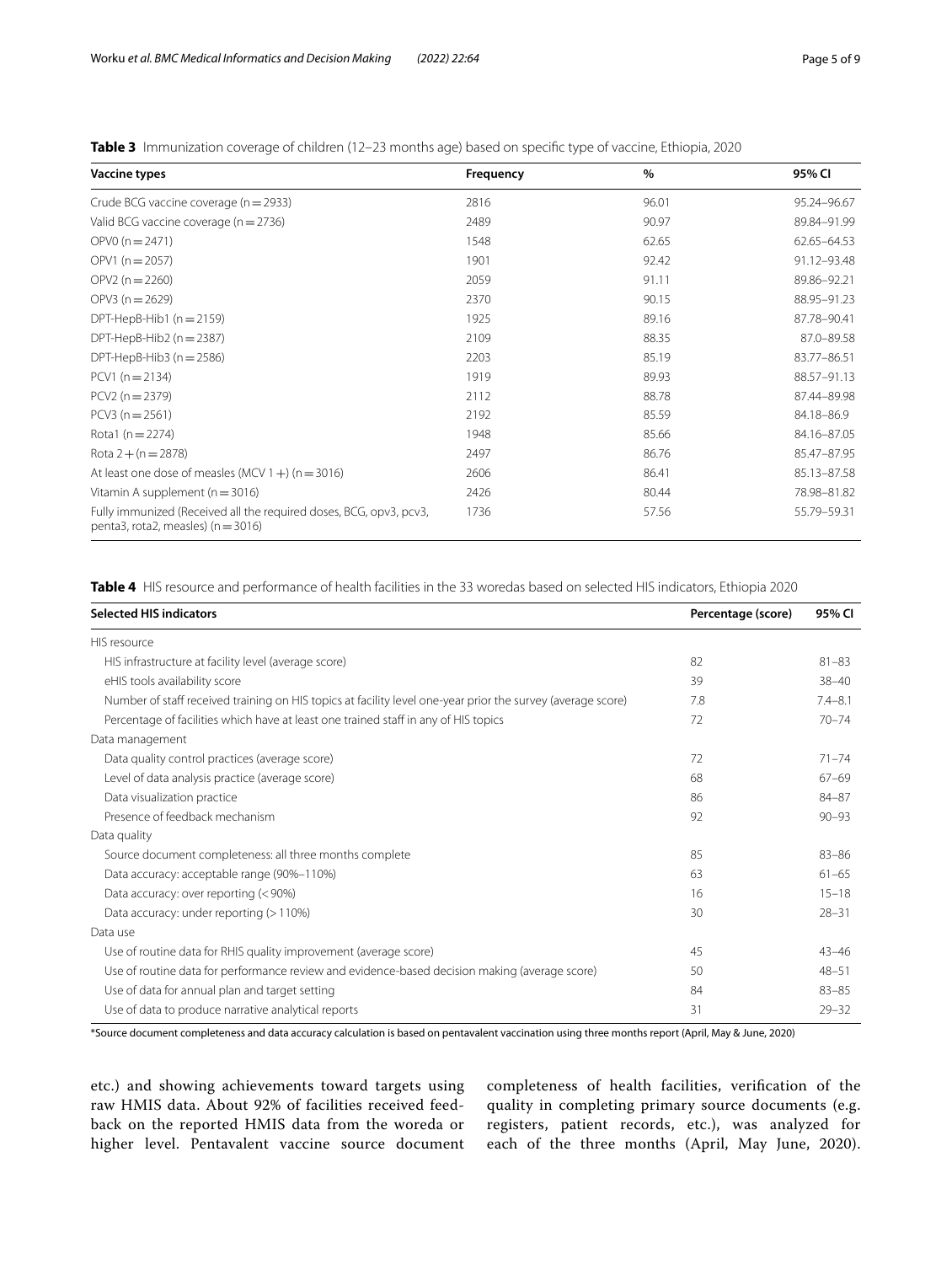| <b>Explanatory variables</b>                     | Immunization coverage | <b>AOR</b>   | P > z | [95% Conf. Interval] |
|--------------------------------------------------|-----------------------|--------------|-------|----------------------|
| Region cluster (residence)                       |                       |              |       |                      |
| Emerging regions                                 | 81.7                  |              |       |                      |
| Agrarian                                         | 87.6                  | 1.49         | 0.29  | $0.71 - 3.16$        |
| Urban                                            | 97.9                  | 1.88         | 0.24  | $0.66 - 5.37$        |
| Religion                                         |                       |              |       |                      |
| Orthodox Christian                               | 91.3                  | $\mathbf{1}$ |       |                      |
| Muslim                                           | 87.3                  | 0.63         | 0.01  | $0.46 - 0.88*$       |
| Protestant                                       | 80.0                  | 0.91         | 0.70  | $0.57 - 1.45$        |
| Others                                           | 94.4                  | 0.47         | 0.10  | $0.19 - 1.17$        |
| Education of father                              |                       |              |       |                      |
| No education                                     | 83.3                  |              |       | $\mathbf{1}$         |
| Elementary (1-8)                                 | 85.7                  | 1.06         | 0.61  | $0.84 - 1.36$        |
| Secondary                                        | 94.1                  | 1.42         | 0.02  | $1.05 - 1.92*$       |
| Above secondary                                  | 95.6                  | 1.03         | 0.88  | $0.71 - 1.49$        |
| Wealth Index                                     |                       |              |       |                      |
| Lowest                                           | 78.5                  | $\mathbf{1}$ |       | $\mathbf{1}$         |
| Low                                              | 84.9                  | 1.12         | 0.46  | $0.83 - 1.50$        |
| Middle                                           | 87.8                  | 1.21         | 0.23  | $0.89 - 1.65$        |
| <b>High</b>                                      | 90.7                  | 1.38         | 0.10  | $0.94 - 2.01$        |
| Highest                                          | 97.8                  | 2.49         | 0.00  | $1.54 - 4.03*$       |
| Distance from HH to HF (mean 3.98 km)            |                       | 0.98         | 0.19  | $0.94 - 1.01$        |
| HIS infrastructure availability score (82%)      |                       | 1.22         | 0.02  | $1.03 - 1.44*$       |
| eHIS tools availability score (39%)              |                       | 1.31         | 0.053 | $0.99 - 1.73$        |
| Use of routine data for performance review (50%) |                       | 0.66         | 0.18  | $0.36 - 1.21$        |

<span id="page-5-0"></span>**Table 5** Factors associated with full immunization of children, Ethiopia, 2020

\*Signifcantly associated

Health facilities with complete source document for all the three months was 85%. Staffing issues (shortage, absence), poor understanding of the data element by health workers and negligence were top three reasons for incomplete source document. Report accuracy was considered acceptable within a 10% tolerance range, meaning, if the data in the health facility monthly report is matching those of the source document between 90%-110% for each assessed indicator. Based on pentavalent vaccine three months (April, May June, 2020) report, majority (63%) of the health facilities met the acceptable report accuracy. However, signifcant number of facilities had under reporting (30%) and over reporting  $(16%)$ . The main reasons cited for the observed discrepancies between the recorded data and report include: arithmetic error, data entry error, information from all source documents not compiled correctly, and lack of emphasis for data accuracy. The average score of health facilities using routine data to improve HMIS data quality was 45%, and the average score of health facilities using data for performance review and evidence-based decision making was 50%. About 84% of health facilities use routine data for annual plan and target setting, and 31% of health facilities had evidence of analytical report production using HMIS data (Table [4](#page-4-1)).

#### **Factors associated with immunization coverage**

About 35% of the variation of children's full immunization is explained by diference among health facilities, (ICC: 0.35; 95% CI: 0.27, 0.44). The odds of fully immunized children is 37% lower in Muslims compared with Orthodox Christians (AOR, 0.63; 95%CI: 0.46, 0.88) and higher by 42% with father's secondary education compared with no education (AOR, 1.42; 95%CI: 1.05, 1.92). Signifcant association for full immunization was also observed in highest wealth quintile compared with lowest quintile (AOR, 2.49; 95%CI: 1.54, 4.03). For each additional score of HIS infrastructure availability, the odds of fully immunized children increased by 22% (AOR:1.22; 95% CI: 1.03, 1.44) (Table [5](#page-5-0)).

# **Discussion**

The study outlines the immunization coverage status of Ethiopia among children 12–23 months old, HIS performance of health facilities, and their relationships. The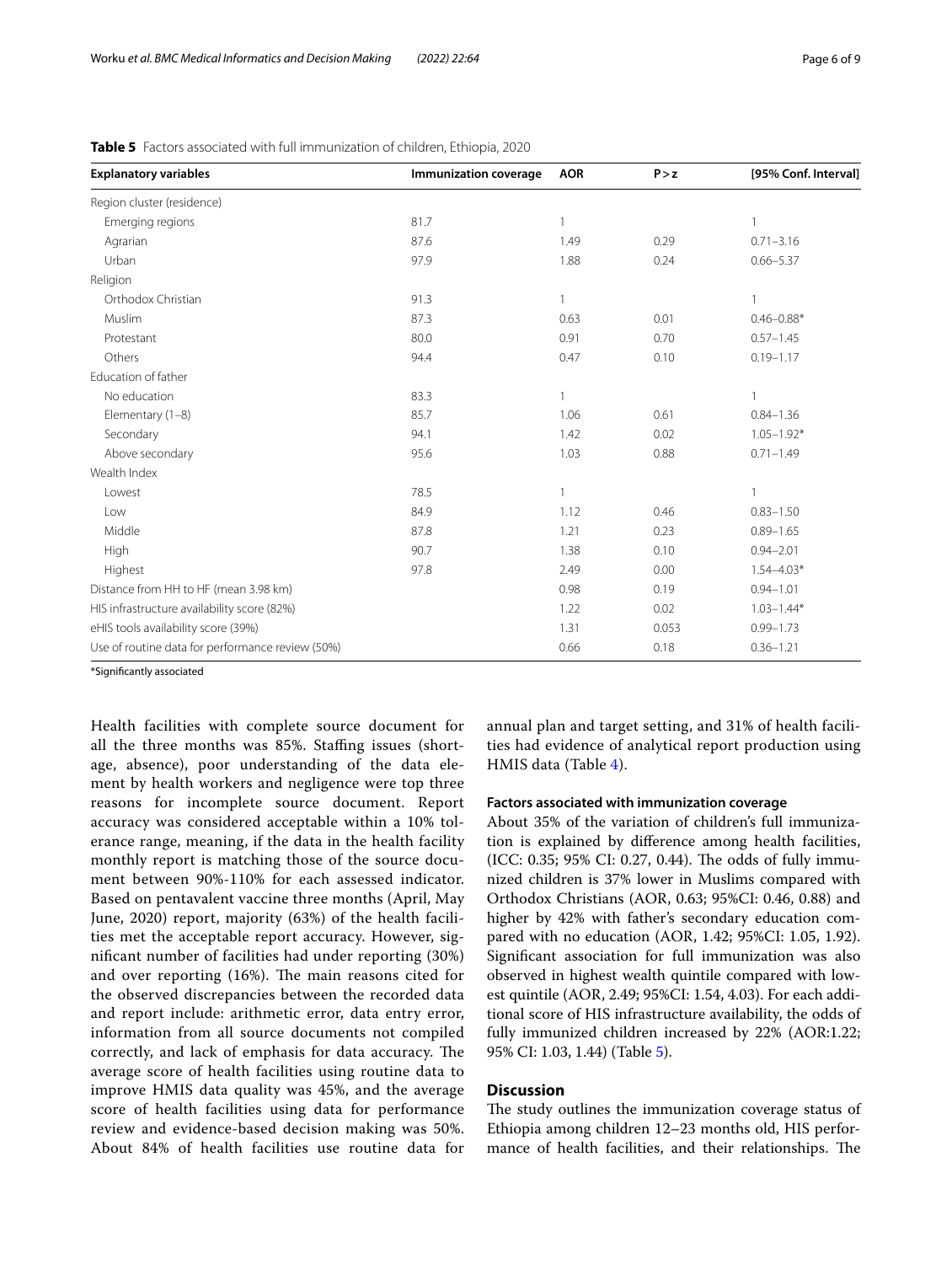study provided up to date information for the ongoing efforts by the government to achieve the set targets. The study revealed that most of immunization coverages by individual vaccines (BCG, OPV3, PCV3, Penta3, Rota2, Measles) is above 85% but the percentage of children who fully immunized (receiving all the required doses) is 57.6%. The immunization coverage in this study is higher than the 2019 Mini EDHS coverage report (44.1%) of Ethiopia [\[6](#page-8-3)], and pooled estimates (47%) of diferent studies [\[20](#page-8-17)]. Similarly, it is higher than DHS coverage reports of sub Saharan countries such as Liberia (50.8%), Mali (44.6%), Nigeria (31.3%) and Uganda (55.2%) [[19\]](#page-8-16). However, it is lower than recent DHS reports from Ghana (77.3%), Senegal, Kenya (71.1%), Mozambique (65.8%), Malawi (75.8%), Rwanda (92.6%), Tanzania (75.3%), and Zambia  $(75%)$  [\[19\]](#page-8-16). The finding indicates significant change in the trends of vaccine coverage in Ethiopia but it is far from the target (95%) set by Health Sector Transformation Plan (HSTP) of the country  $[21]$  $[21]$  $[21]$ . The presence of documentation problems on the observed immunization cards and missing of many immunization cards (27.3%) can be among the major reasons for lower estimation of valid coverages observed in this study.

The study showed that the HIS resource availability scores of health facilities like HIS infrastructure (82%) is moderate. However, HIS training (only 8 staff per health facility) and eHIS tools availability score (39%) are very low. Evidence from systematic reviews indicated that moving from paper-based information systems to electronic and digital systems probably allows staf at healthcare facilities to collect some types of routine health information faster and with fewer mistakes [\[22](#page-8-19)]. Studies from Nigeria, South Africa and Ethiopia revealed that availability of functional eHIS tools and providing HIS training to use the tools, like DHIS2, are very crucial to improve data quality like document completeness and accuracy  $[23-27]$  $[23-27]$ . HIS training is also significantly associated with utilization of health information by health care workers  $[28]$  $[28]$ . The finding implies that interventions are needed for observed gaps in both availability of eHIS tools and training of staff on the tools.

Compared with other indicators of data management, level of 'data analysis practice score' is low (72%) which can be the reason for low 'use of data to produce narrative analytical reports' (31%), found in this study. Previous studies indicated that health data management practices of health professionals were found to be inadequate  $[29]$ . The finding indicates the need of improving data analysis skills of health care workers in the health facilities.

The study highlights that both data quality and data use indicators showed suboptimal performance compared with the national target of 90%. Indicators like 'source document completeness' (85%) and 'use of data for annual plan and target setting' (84%) are promising. However, other data quality and use indicators showed very low performance. Data accuracy (acceptable range) of health facilities is low (63%) but it is better than previous study from Ethiopia  $(48%)$  [[30\]](#page-8-24). The current study showed that use of routine data for RHIS quality improvement score is also low (45%). This implies that due attention should be provided to improve data quality. The 'use of data for performance review and decision making' score is 50%. The finding is consistent with previous studies in Ethiopia which indicated that use of routine health information by health workers and health managers is low [\[28,](#page-8-22) [30,](#page-8-24) [31](#page-8-25)]. Based on systematic review of literature, researchers suggested strategies to improve both data quality and use within routine health information systems in low- and middle-income countries. Among the listed fndings, interventions facilitating data availability combined with technology enhancement increased the use of data. Combinations of technology enhancement along with capacity building activities, and data quality assessment and feedback system were recommended for improving data quality [[32\]](#page-8-26). Other studies also showed that routine data quality assessment (RDQA) and intervention based on the identifed gaps are good experiences for data quality improvement [\[33](#page-8-27), [34\]](#page-8-28).

The multilevel analysis revealed that there is a significant variation in receiving full immunization service by children background characteristics including religion (lower in Muslims), father's education (higher in educated) and household wealth status (highest wealth quintile). The lower immunization coverage among Muslims can be linked to lower access to health facilities in emerging regions (pastoral and agro-pastoral areas) in which most residents are Muslims.

Many studies conducted relatively in similar setting are in line with our fndings regarding the role of better education and socio-economic status where better parental education and higher wealth has signifcant contribution for use of immunization service  $[8, 35]$  $[8, 35]$  $[8, 35]$  $[8, 35]$  $[8, 35]$ . This is likely due to the fact that both wealthy and educated proportion of the community often have better decision-making capacity in the society and increased health awareness because they have better access to media and other sources of information. Additionally, more wealthy households have better economic ability to pay for services. Even if the service is free for immunization, there are additional costs like transportation especially if the service center is far.

The findings of this study indicated that about 35% of the total variation in children's full immunization is explained by the difference among health facilities (ICC: 0.35). This implies that working on program management activities including immunization logistics and human resource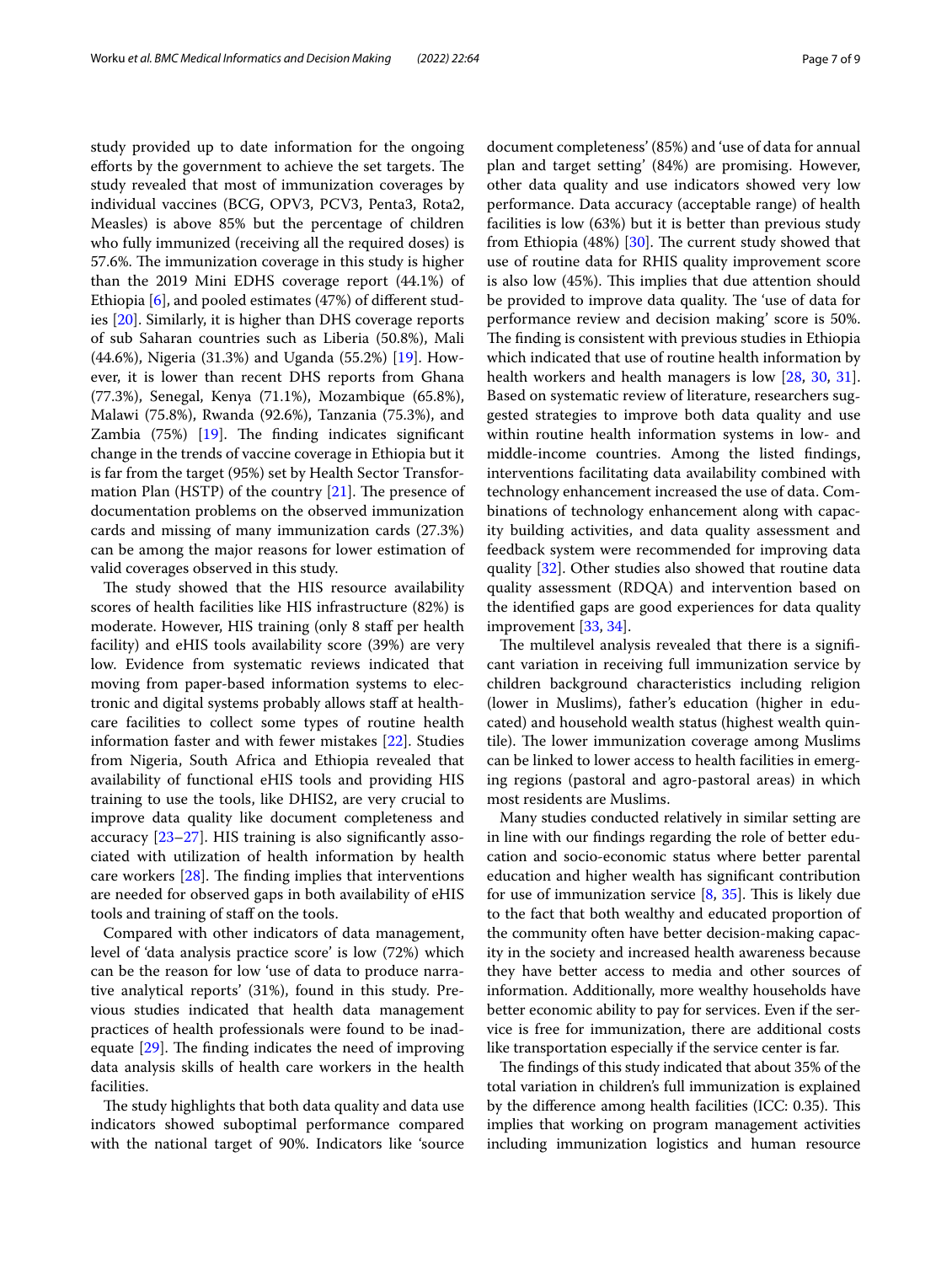is very crucial to reduce such diferences among health institutions. In line with this fnding, the signifcant role of HIS infrastructure for immunization service uptake is observed. For each additional score of HIS infrastructure availability, the odds of fully immunized children increase by 22% (AOR:1.22; 95% CI: 1.03, 1.44). One of the program inputs for immunization service management is the availability of functional health information system. HIS infrastructure believed to be the limiting factor for the whole health information system of service delivery facilities and program managers to develop automated system. Most facilities have no such functional (automated) systems due to limited HIS infrastructure [\[16,](#page-8-13) [36\]](#page-8-30).

#### **Study limitations**

Although, all regions were included, the study fndings can be generalizable only to the project sites. The impact of Covid 19 pandemic is not controlled. The study uses three months documentation and report evaluation after COVID pandemic. It may have impact on documentation and reporting. Some of the evidences rely on memory of the respondents which can be afected by recall bias. Finally, in most of composite indices, calculation is done based on series of questions with binary outcomes. These questions have usually provided equal weight which may not be necessarily reflecting the contributions for certain measurements.

#### **Conclusions**

Child immunization coverages were promising in the study areas. However, missing cards & documentation problems afected estimation of valid coverage, especially full immunization. HIS performance is suboptimal. Service user related variables including religion, educational status of father, and wealth index are signifcantly associated with immunization coverages. HIS infrastructure availability score was signifcantly associated from HF level variables. Documenting required information and advising mothers to keep immunization cards by health workers, and working to have functional HIS are recommended. Understanding the efect of HIS interventions overtime (trends s of changes) by re-evaluating with similar measurement tools is also recommended.

#### **Abbreviations and Acronyms**

ANC: Antenatal Care; AOR: Adjusted Odds ratio; BCG: Bacille Calmette-Guérin; CBMP: Capacity Building and Mentorship Program; DPT: Diphtheria Pertussis and Tetanus; EDHS: Ethiopia Demographic and Health Survey; EPHA: Ethiopian Public Health Association; EPI: Expanded Program on Immunization; HepB: Hepatitis B; Hib: Hemophilus infuenza type b; HIS: Health Information System; HMIS: Health Management Information System; ICC: Intra-class Correlation Coefficient; IRB: Institutional Review Board; MCV: Measles Containing Vaccine; MOH: Ministry of Health; NCoD: National Classifcation of Diseases; OPV: Oral Polio Virus; PCV: Pneumococcal Conjugate Vaccine; PRISM: Performance of Routine Information System Management; RHB: Regional Health Bureau.

#### **Supplementary Information**

The online version contains supplementary material available at [https://doi.](https://doi.org/10.1186/s12911-022-01796-8) [org/10.1186/s12911-022-01796-8](https://doi.org/10.1186/s12911-022-01796-8).

<span id="page-7-2"></span>**Additional fle 1**. Operational defnitions for selected Health Information System (HIS) variables.

#### **Acknowledgements**

We would like to take this opportunity to express a deep sense of gratitude to DDCF (Doris Duke Charitable Foundation) for their sponsorship to this study. Special thanks go to DUP (Data Use Partnership), Ministry of Health, Regional Health Bureaus, CBMP Universities, and Woreda Health Offices for their continuous support and cooperation from beginning to fnal stages of the study. Finally, we would like to extend our sincere thanks to the study participants, data collectors, and supervisors for their kind support and commitments for the realization of this research work.

#### **Authors' contributions**

AG, wrote the frst draft of the manuscript and HA, HB, AM revised the manuscript. All authors contributed to the development of the proposal, data collection, and analysis. All authors read and approved the fnal manuscript.

#### **Funding**

Doris Duke Charitable Foundation has covered the required costs of data collection of this study. The funding body has no role in the design of the study and collection, analysis, and interpretation of data, and in writing the manuscript.

## **Availability of data and materials**

The datasets used and/or analyzed during the current study are available from the corresponding author but may not be shared until further analysis with the endline data.

#### **Declarations**

#### **Ethics approval and consent to participate**

Ethical clearance was secured from Institutional Review Board (IRB) of Ethiopian Public Health Association (EPHA). Support letters from MOH/RHBs and Woreda Health offices were secured. A written consent explaining purpose and beneft of the study, participants right to withdraw at any point of the data collection process, confdentiality and other associated issues were prepared to study participants (mothers having children 12 to 23 months of age) in order to document their agreement to participate in the study. Accordingly, Informed consent was obtained from all subjects and for minors from their legal guardian(s). In addition to this, all methods were performed in accordance with the relevant ethical guidelines and regulations.

#### **Consent for publication**

Not applicable.

#### **Competing interests**

The authors declare that they have no competing interests.

#### **Author details**

<sup>1</sup> Ethiopia Data Use Partnership, Addis Ababa, Ethiopia. <sup>2</sup> Ethiopia Ministry of Health, Addis Ababa, Ethiopia.

Received: 1 September 2021 Accepted: 25 February 2022 Published online: 11 March 2022

#### **References**

- <span id="page-7-0"></span>WHO World Bank. states of the world's vaccines and immunization. 3rd ed. Geneva: world health organization. 2009.
- <span id="page-7-1"></span>2. Bosch-Capblanch X, Ronveaux O, Doyle V, Remedios V, Bchir A. Accuracy and quality of immunization information systems in forty-one- lowincome countries. Trop Med Int Health. 2009;14(2):1–10.